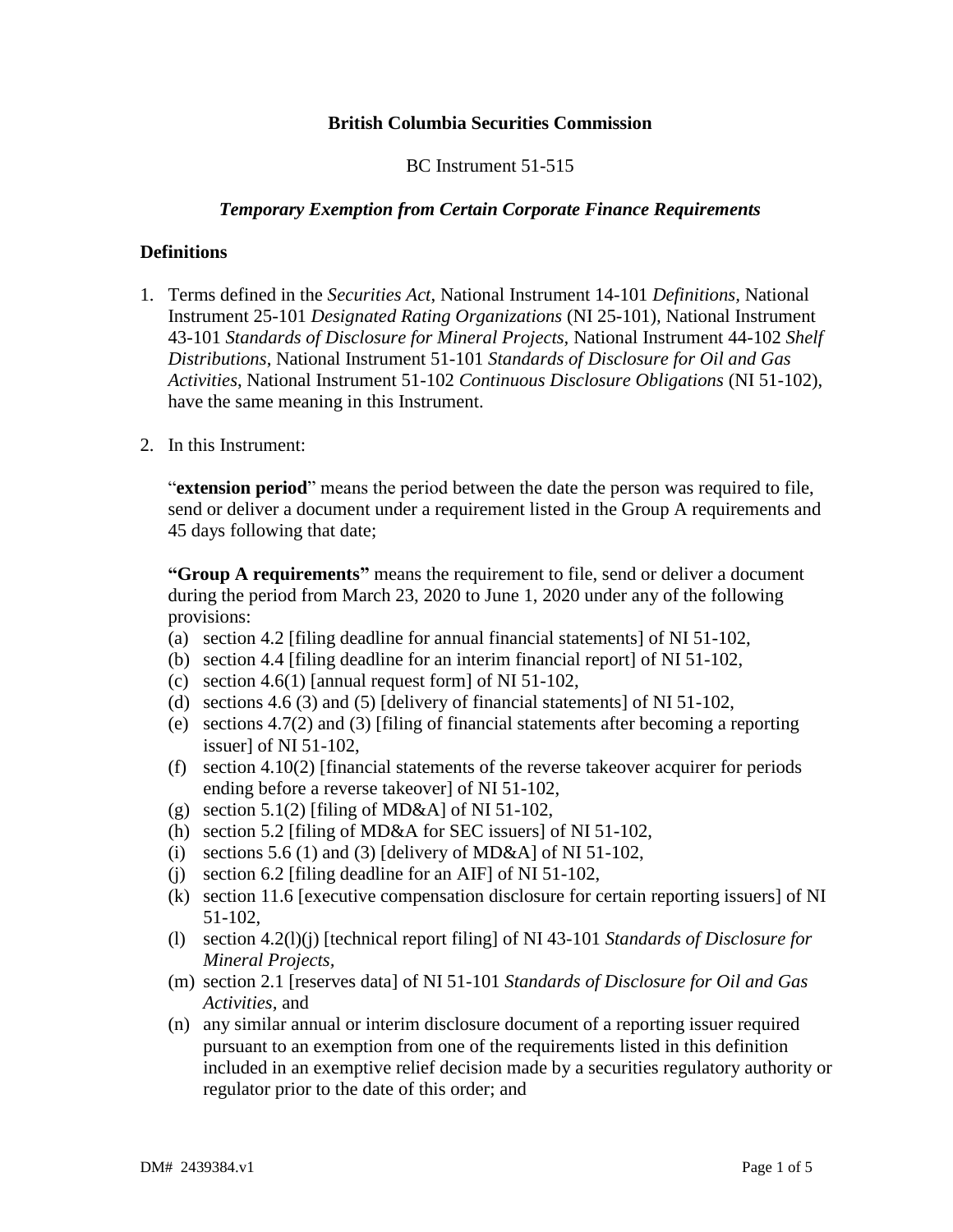**"Group B requirements"** means the requirement to file, send or deliver a document during the period from March 23, 2020 to June 1, 2020 under any of the following provisions:

- (a) section 4.8 [notice of change in year-end] of NI 51-102,
- (b) section 4.9 [notice of change in corporate structure] of NI 51-102,
- (c) section 4.11 [change of auditor reporting package] of NI 51-102, and
- (d) section 8.2 [obligation to file a business acquisition report and filing deadline] of NI 51-102.

### **Background**

- 3. As a result of the COVID-19 pandemic, some issuers and designated credit rating organizations may have difficulties or may be unable to comply with certain obligations under securities legislation, including requirements to make certain filings or to send or deliver certain documents.
- 4. The Commission expects that each securities regulatory authority will issue orders providing similar exemptions to those provided in this order.
- 5. The Commission expects that jurisdictions that have adopted continuous disclosure obligations in relation to the offering memorandum prospectus exemption will provide exemptions from those requirements. The Commission has not adopted those continuous disclosure obligations so an exemption is not required in British Columbia.
- 6. Section 61 of the Act requires a person to file a prospectus and to receive a receipt for that prospectus prior to distributing a security.
- 7. Section 85 of the Act requires a reporting issuer to provide periodic disclosure about its business and affairs and to provide other prescribed disclosure.
- 8. The Commission has adopted National Instruments that impose periodic disclosure requirements on issuers and disclosure requirements for designated rating organizations.
- 9. The Commission is satisfied, having considered the interests of issuers that are impacted by COVID-19 and the needs of investors to have timely disclosure about an issuer's or designated rating organization's financial and business affairs that, subject to the conditions set out in this Instrument, it is appropriate to provide exemptions from the requirements of sections 61 and 85 of the Act and variations of certain Commission rules to extend the time required to comply with the Group A requirements, the Group B requirements, the annual reporting obligations of designated credit rating organizations and the lapse date requirements for certain prospectuses.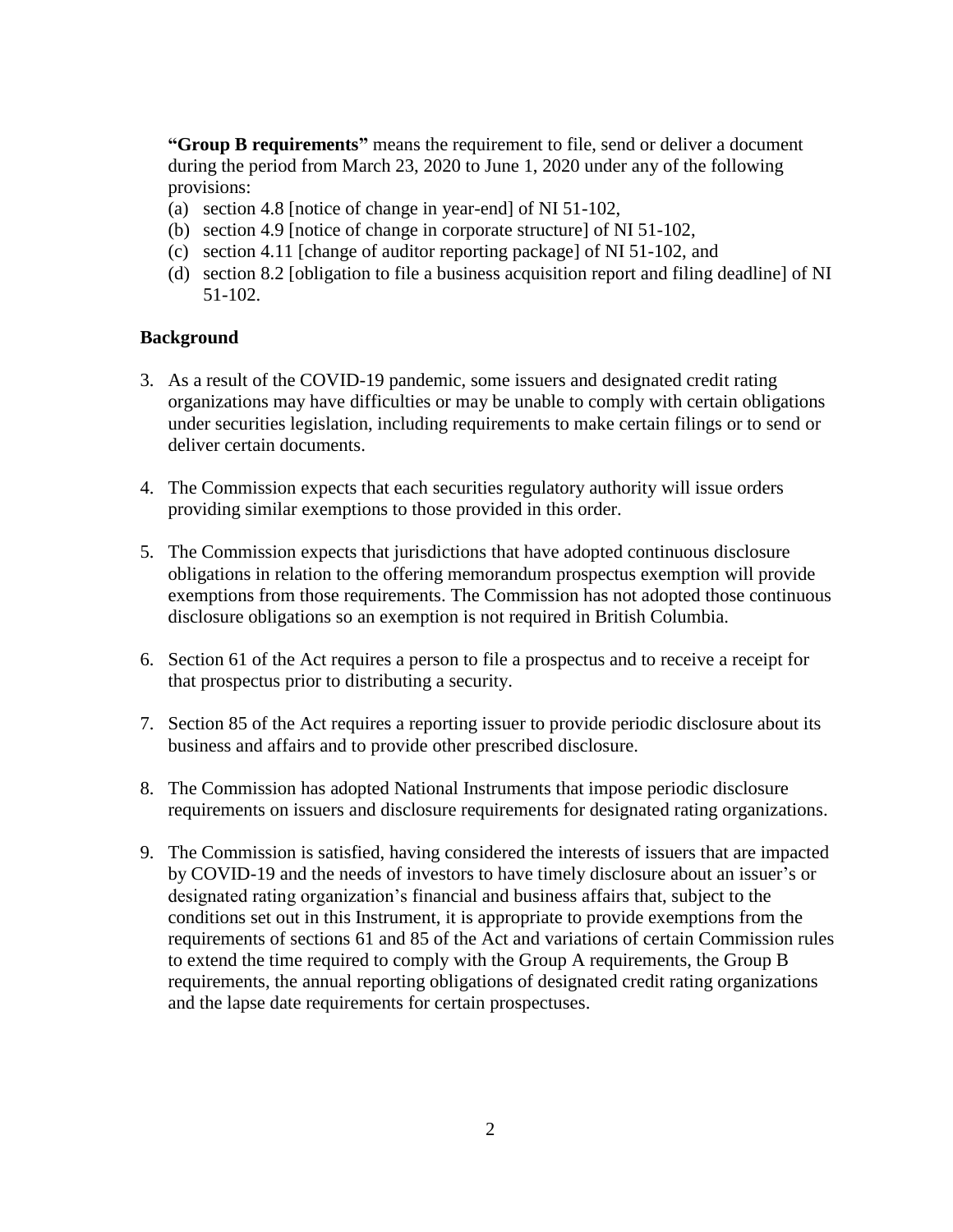### **Exemption from Group A requirements**

- 10. The Commission, considering that to do so would not be prejudicial to the public interest, orders under section 91 that a person is exempt from the applicable Group A requirements if the person complies with the following conditions:
	- (1) The person issues, and files on SEDAR as soon as reasonably practicable, a news release in advance of the deadline that would otherwise apply to the applicable requirement that:
		- (a) discloses each applicable requirement for which the person is relying on this exemption,
		- (b) states that the person's management and other insiders are subject to a trading black-out policy that reflects the principles in section 9 of National Policy 11-207 *Failure-to-File Cease Trade Orders and Revocations in Multiple Jurisdictions*,
		- (c) discloses the estimated date by which the person expects to file, send or deliver the document referred to in the applicable Group A requirements, and
		- (d) provides the following information about the person:
			- (i) an update of any material business developments since the date of the last annual financial statements or interim financial reports that the person filed, or
			- (ii) confirmation that there have been no material business developments since that date.
	- (2) The person issues, and files on SEDAR as soon as reasonably practicable:
		- (a) a news release no later than 30 days after the first day of the extension period, and
		- (b) a subsequent news release no later than 30 days following the date of the news release referred to in  $(2)(a)$  if the person has not yet filed, sent or delivered, as applicable, each document for which it is relying on this exemption.
	- (3) A news release referred to in (2) must provide the following information about the person:
		- (a) an update of any material business developments since the date of the last news release required by this section, or
		- (b) confirmation that there have been no material business developments since that date.
	- (4) The person does not file a preliminary prospectus or a final prospectus for an offering of securities until it has filed all documents for which it is relying on an exemption from the Group A requirements.
	- (5) The person files, sends or delivers all documents for which it is relying on an exemption from the Group A requirements by the date that is 45 days after the date the person was otherwise required to file, send or deliver the document.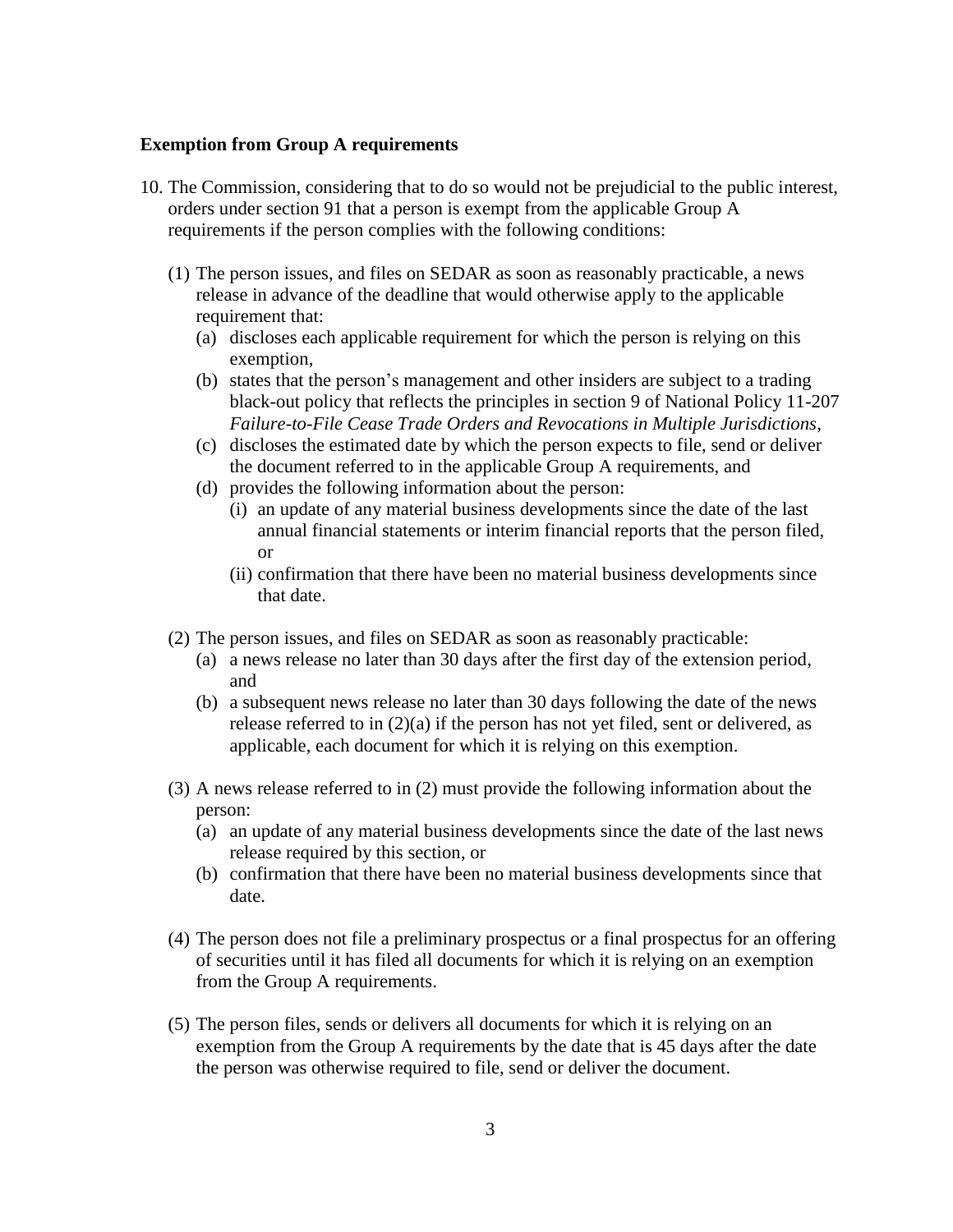- (6) Despite (5), a person that is relying on the exemption for the sending of an annual request form required by section 4.6(1) of NI 51-102 must send that annual request form before the record date for its next annual meeting of securityholders.
- (7) Despite (5), a person that is relying on the exemption for the delivery of annual financial statements required by sections 4.6(3) or (5) of NI 51-102 or management's discussion and analysis required by sections 5.6(1) and (3) of NI 51-102, the applicable documents are delivered before, or in conjunction with, the delivery of the management information circular for its next annual meeting of securityholders.

### **Exemption from Group B requirements**

- 11. The Commission, considering that to do so would not be prejudicial to the public interest, orders under section 91 of the Act that a person is exempt from the applicable Group B requirements if the person complies with the following conditions:
	- (1) The person issues, and files on SEDAR as soon as reasonably practicable, a news release in advance of the deadline that would otherwise apply to the applicable requirement that discloses each applicable requirement for which the person is relying on this exemption.
	- (2) The person files, sends or delivers all documents for which it is relying on an exemption from the Group B requirements by the date that is 45 days after the date the person was otherwise required to file, send or deliver the document.

### **Variation for designated rating organization**

- 12. The Commission, considering the public interest, orders under section 187 of the Act that the requirements applicable to a designated rating organization in section 14(1) of NI 25- 101 *Designated Rating Organizations* to file Form 25-101F1 *Designated Rating Organization Application and Annual Filing* (Form 25-101F1) and section 14(2) of NI 25-101 to file an amended Form 25-101F are varied if the designated rating organization complies with the following conditions:
	- (1) The designated rating organization issues and sends to the securities regulatory authority that was its principal regulator for the purposes of its designation as a designated rating organization, a news release in advance of the filing deadline that would otherwise apply that discloses each applicable requirement for which the designated rating organization is relying on this exemption.
	- (2) The news release referred to in (1) must:
		- (a) briefly discuss any information in the latest annual or amended Form 25-101F1 filed by the designated rating organization that is materially inaccurate and may refer to current information on the designated rating organization's website for that purpose, or
		- (b) confirm that there is no such information that is materially inaccurate.